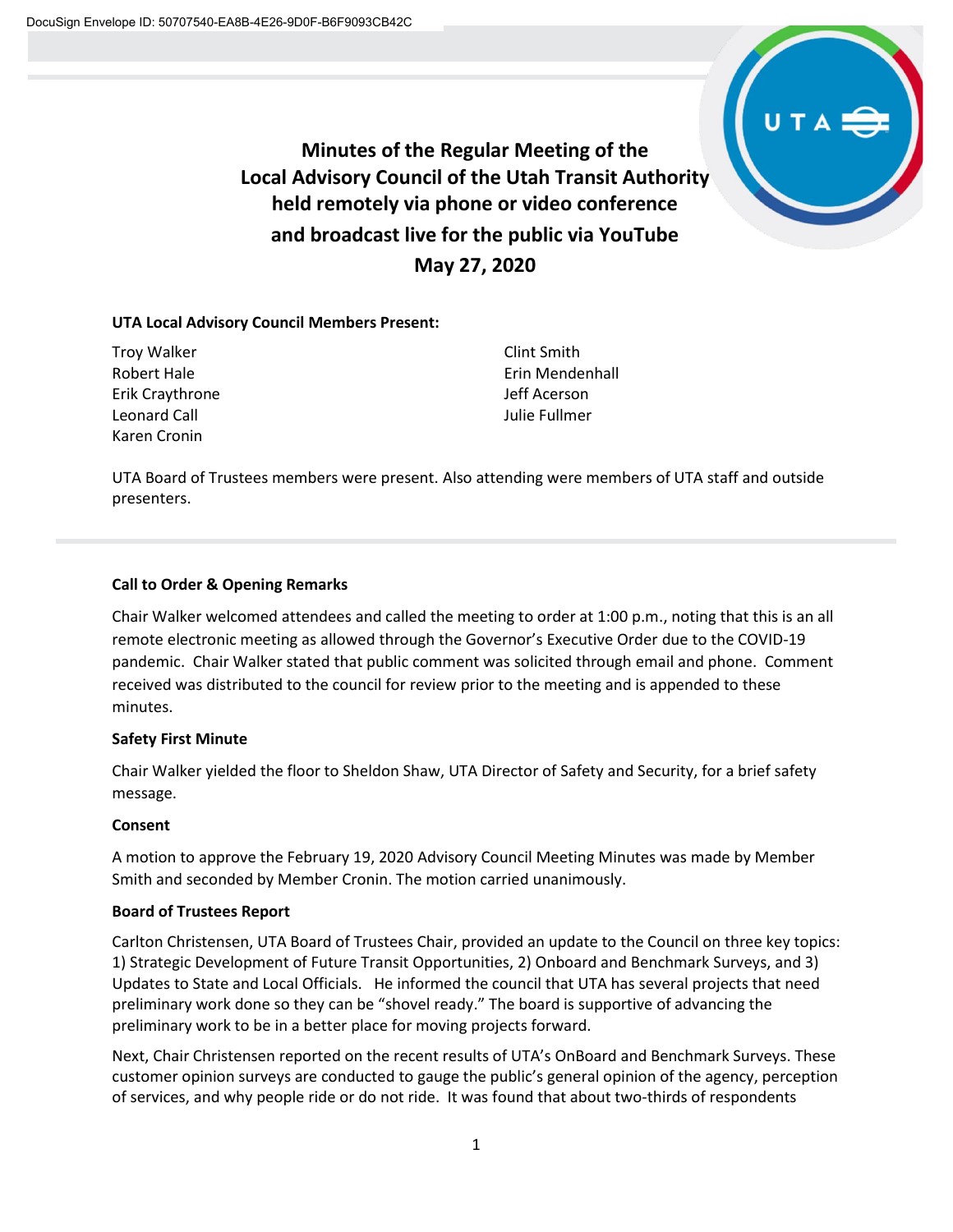report a favorable opinion of the agency, and public perception of bus service was at the highest level in the past four years. The surveys determined that more than half of UTA riders earn less than \$40,000 per year; riders earning less than \$10,000 grew by 7% since 2015. More than half of UTA riders have no other option for transportation. Over three-fourths of UTA riders walk to access the UTA system.

Finally, Chair Christensen reported that the board of trustees is preparing to present updates, including our Coronavirus safety protocols and recovery plans, to State and Local Officials.

Chair Walker solicited questions from the Council. He started by asking if these surveys were the first time UTA has gathered economic information on our riders. Carolyn Gonot, UTA Executive Director, replied that typically OnBoard surveys do ask about demographics of riders. Member Mendenhall inquired about the capital projects being considered and whether UTA will be reaching out to cities and counties about those opportunities. Chair Christensen replied that preliminary work is currently being done on several projects that are close to becoming shovel ready within the year with the hope of capitalizing on federal or other recovery dollars. He also commented that UTA follows the Regional Transportation Plan developed by our MPOs and communities. Suggestions from the community are welcome. Member Smith asked about the impact of the pandemic on those who solely use transit and how UTA is monitoring that impact. Chair Christensen replied that a special survey is being conducted now to gauge the COVID 19 impact on riders. Ridership levels are monitored daily to inform service plans moving forward. Member Cronin asked if the survey information is broken out by location. Chair Christensen stated that staff can look into what geographic information is available.

Member Mendenhall left the meeting at 1:13.

# **Agency Report and Service Update**

Carolyn Gonot, UTA Executive Director, gave a presentation on the service modifications implemented in March due to the coronavirus pandemic. Eddy Cummins, UTA Chief Operating Officer, and Lorin Simpson, Regional General Manager, Salt Lake Business Unit, reported on the COVID-19 task force, which has been established to monitor federal, state, and local guidance, and to review best practices, share information, and make decisions.

Mr. Cumins gave an update on ridership statistics since March and current safety measures that are being taken.

Mr. Simpson reported that recovery team focus areas are to regain ridership, ensure short- and longterm financial stability, and rebuild community confidence. Strategies will be implemented mirroring the state's recovery plan.

Member Mendenhall returned at 1:34 p.m.

# **Safety and Security Report - Utah State Safety Oversight Program Report**

Sheldon Shaw, UTA Director of Safety and Security, introduced Jim Golden, UDOT State Safety and Oversight Program Manager. Mr. Golden gave a review of the State Safety Oversight (SSO) program. UDOT conducted their annual SSO review of UTA in September 2019. Two of three findings from the audit are closed. The third finding is currently being reviewed and should be closed after the review. The 2019-20 safety plan for UTA has been completed and approved ahead of the July deadline. In 2019 FTA conducted its triennial audit. Few to no findings are expected from that audit.

#### **Budget and Finance Consultation**

Bob Biles, UTA Chief Financial Officer, explained that since the 2020 budget amendment number one, changes have occurred which necessitate additional amendments to the operating and capital budgets.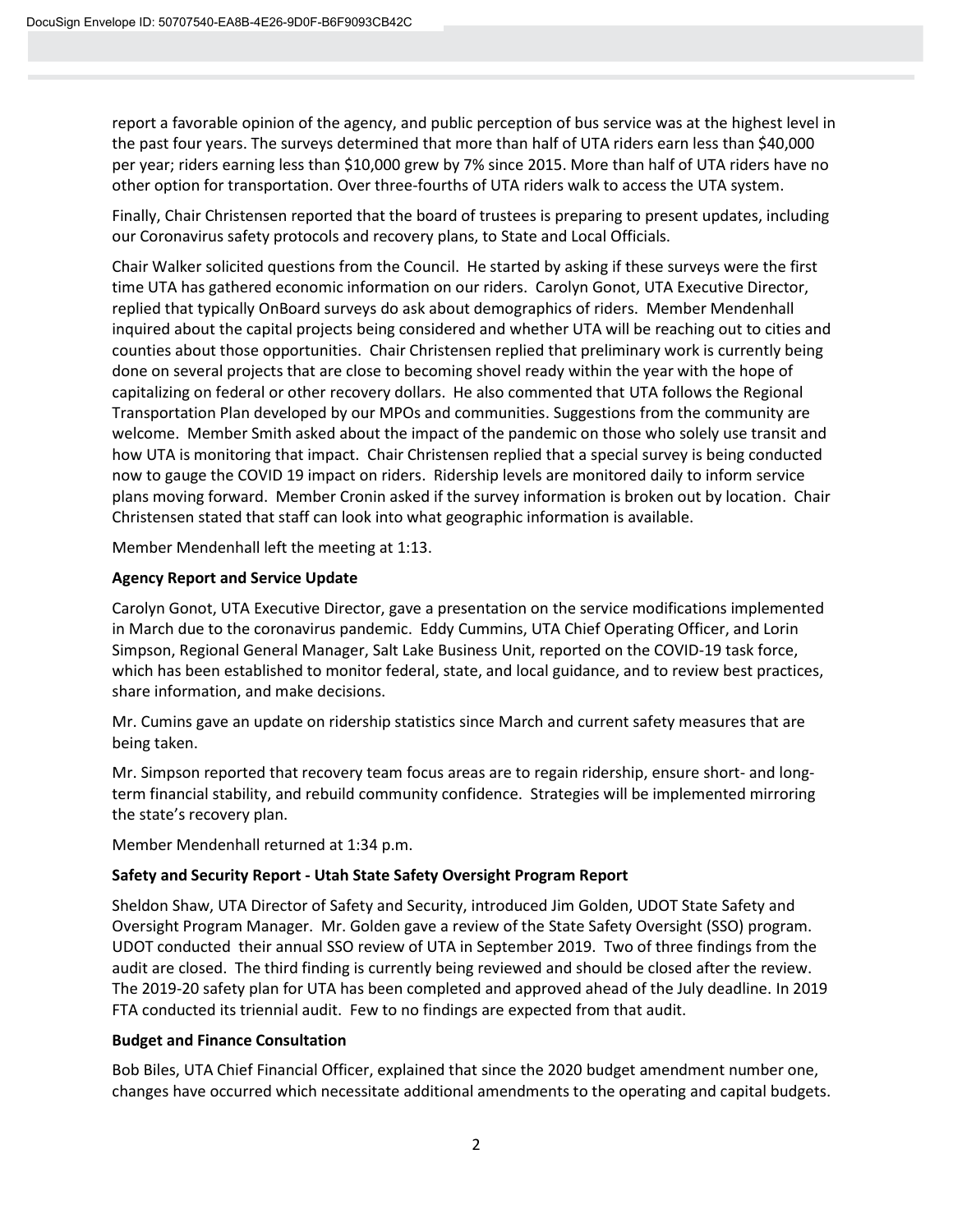Proposed operating budget changes include additional revenue from a UDOT pass through grant, expenses for paratransit services and operations support, transfers from operations contingency, and a transfer to capital contingency. Mr. Biles explained that Coronavirus Aid, Relief, and Economic Security (CARES) Act Funding will replace revenue loss via operating and capital expense drawdown. Up to \$10 million may be used for capital projects. Proposed changes to the capital budget include 2019 capital projects carryforward, project reductions, FrontRunner and light rail state of good repair (SGR) projects, new projects, and reallocations. Proposed capital budget changes total \$27,826,400, bringing the new capital budget to \$223,860,400 after proposed amendment two. The budget amendment will go to the board on June 3rd for formal adoption. Mr. Biles requested consultation feedback from advisory council members.

Chair Walker asked if the delay in the projects mentioned was due to the shut-down from COVID-19. Mr. Biles responded that timing of the projects has changed due to other factors. No further questions were raised by the council.

# **Capital Development Projects Consultation**

Mary DeLoretto, UTA Chief Service Development Officer, reported that capital projects include all new construction, state of good repair, facilities maintenance, vehicles, information technology, safety/security, and equipment over \$25,000. Last year a five-year plan was prepared which started in 2020. Ms. DeLoretto stated the purpose of a five-year plan, and gave an update on carry over and schedule projections; current and future capital projects, including new construction and state of good repair; potential future transit opportunities; and the status of capital project grant funding opportunities.

Member Hale stated he is pleased with the progress of capital development projects. No further questions or comments were raised by the council.

# **Transit Oriented Development Consultation**

Paul Drake, UTA Director of Real Estate and TOD, gave a brief background of the TOD program and summarized recent changes to the governing legislation. The Senate passed SB150, which eliminates the limit on UTA-involved TODs. Relevant municipalities are required to perform Station Area Plans and be compliant with moderate income housing requirements. Mr. Drake addressed questions regarding projects to pursue, prioritization of new projects, criteria for project readiness, and allocation of limited resources. Constraints on the TOD program and the status of current TOD efforts were also discussed.

Chair Walker asked for clarification on what a cost benefit analysis would mean for UTA. Mr. Drake responded that the cost benefit analysis is defined in statute and includes elements such as ridership, monetary benefit, improvement to existing transit system, and effect on regional planning efforts. The analysis is conducted for each project and will be presented to the board before moving forward. Chair Walker asked if the economic benefit is the same as it has been in the past or if it is looking more closely at benefits in the system and ridership. Mr. Drake responded that there is still an economic benefit, not just for UTA but the community as well.

Mr. Drake asked what information regarding TOD projects, and Station Area Plans in particular, the council would like to see moving forward. Member Cronin suggested ranking projects by level of impact. Member Hale suggested including a calendar so local governments and community partners can make plans for the projects. Mr. Drake responded that there is currently a community engagement component that will be kept in place. Chair Walker emphasized the need for projects to provide opportunities that allows people to drive much less near TODs, specifically highlighting use of the transit system for recreation and education purposes. Member Mendenhall mentioned growth projections and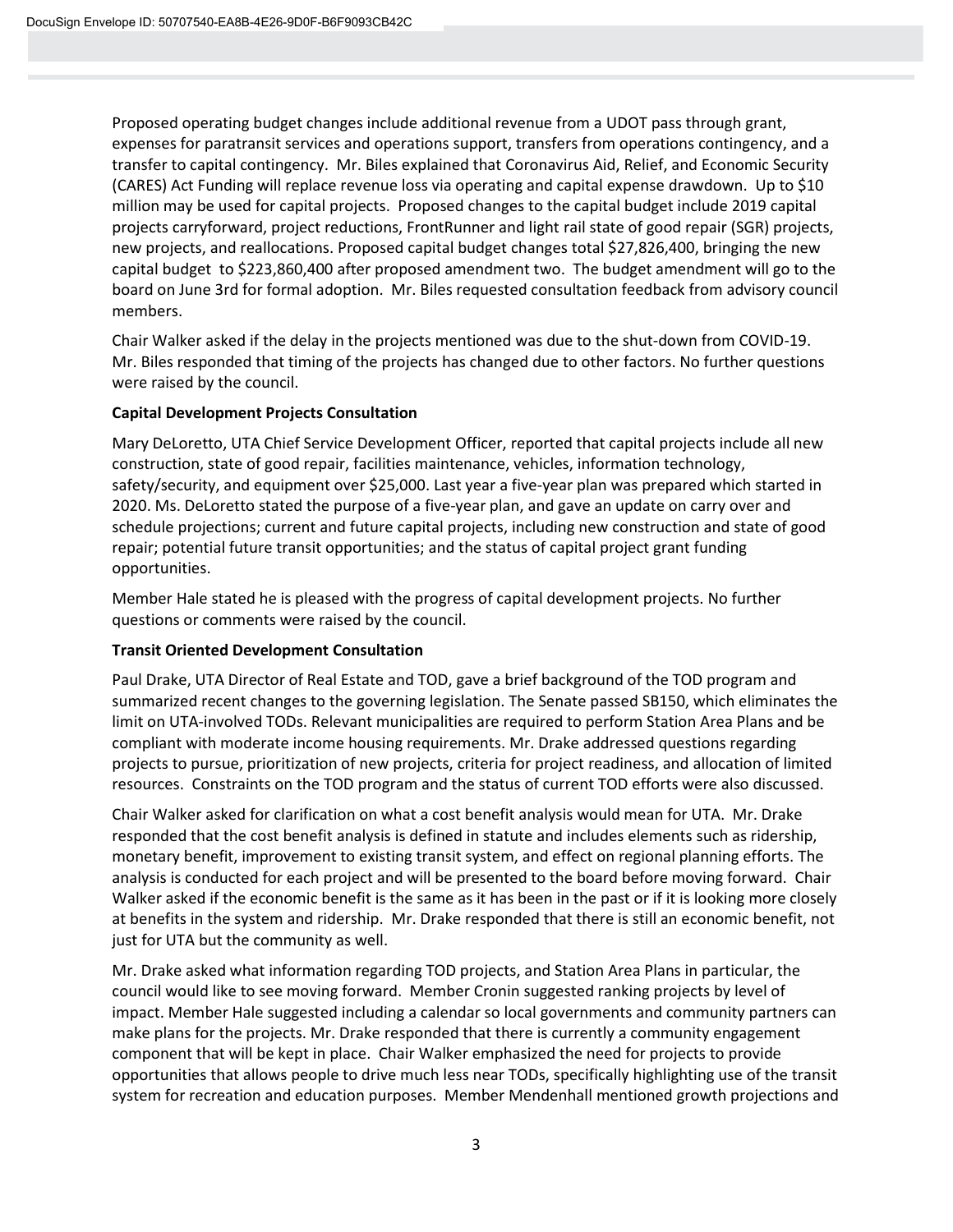suggested using WFRC tools to look at layers of need and growth, including paying attention to air quality. Member Smith suggested that a TOD ready site would fall in line with individual jurisdictions' zoning and land use plans. He suggested working closely with local municipalities to make sure aspects of land use are in place to make projects happen. Chair Walker suggested clearly stating criteria for communities to know what is needed for a project to move forward. Member Mendenhall would like staff to create a scoring card to measure the criteria suggested by council members. Mr. Drake suggested discussing, at a future date, a rubric for analyzing and scoring station area plans that is already in place. Chair Walker asked for another meeting for this discussion.

Mr. Drake also briefly discussed some possible effects of COVID-19 on transit-oriented development.

#### **Other Business**

The next meeting of the advisory council will be September 16, 2020 at 1:00 p.m. Chair Walker proposed a meeting prior to September to discuss the rubric for scoring of TOD projects. Ms. Gonot suggested August to allow staff time to prepare and suggested a workshop format. Members Fullmer, Smith, Hale, and Acerson agreed.

#### **Adjournment**

The meeting was adjourned at 2:20 p.m. with a motion by Member Mendenhall, second by Member Fullmer, and a unanimous vote in favor.

Transcribed by Stephanie Withers Executive Assistant to the Board Utah Transit Authority swithers@rideuta.com 801.287.2581

*This document is not intended to serve as a full transcript as additional discussion may have taken place; please refer to the meeting materials and audio located at*  <https://www.utah.gov/pmn/sitemap/notice/606939.html> *for entire content.* 

*This document along with the digital recording constitute the official minutes of this meeting*

Approved Date: September 16, 2020

DocuSianed by: \_\_\_\_\_\_\_\_\_\_\_\_\_\_\_\_\_\_\_\_\_\_\_\_\_\_\_\_\_\_\_\_\_\_\_\_\_\_

Troy Walker

Chair, UTA Local Advisory Council